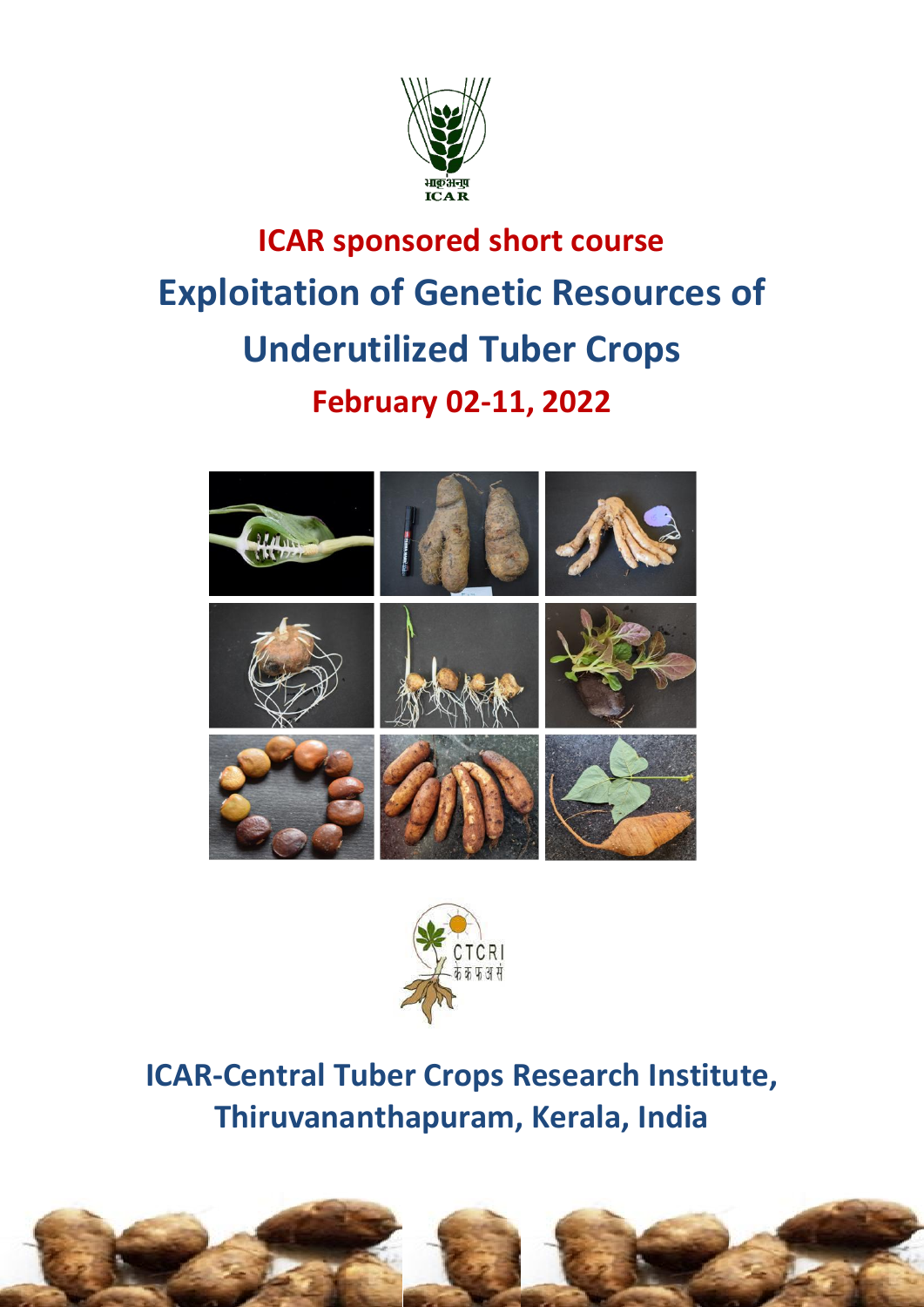#### **About ICAR-CTCRI**

The ICAR-Central Tuber Crops Research Institute (ICAR-CTCRI), a constituent institute under the aegis of Indian Council of Agricultural Research (ICAR) is the only organisation in the entire world dedicated solely to the research on tropical tuber crops. The ICAR-CTCRI was established during the Third Five Year Plan for intensification of research on tuber crops (other than potato). The institute started functioning in July 1963 with its headquarters (HQ) at Sreekariyam, Thiruvanthapuram, Kerala in an area of 21.5 ha. Later an area of 26.69 ha has been added. ICAR-CTCRI has one Regional Centre (RC) at Bhubaneswar, Odisha functioning in area of 20ha. In its 58 years of immense service and contribution to the nation, ICAR-CTCRI has contributed immensely to the agricultural sector around the world with the introduction of 68 improved varieties in total, besides development of farmer-friendly production, protection and value addition technologies in tropical tuber crops.

#### **About the venue**

The ICAR - Central Tuber Crops Research Institute, Thiruvananthapuram is located at a panoramic location about 12 km north of the Thiruvananthapuram city. Thiruvananthapuram, the capital city of 'God's own Country' Kerala, is well connected by road, rail and air. The weather during February is pleasant with temperatures ranging from 22 to 29°C. The picturesque locales of Kanyakumari, Kovalam, Veli backwaters, and Varkala cliffs are at approachable distance from the Institute.

# **How to reach**

ICAR-CTCRI is located at Sreekariyam 10 km away from Railway Station/and Bus Terminal (Thambanoor) of Thiruvananthapuram. One can reach the venue (CTCRI-Sreekariyam) by pre-paid taxi or public transportation.

#### **Background**

Climate change and blooming population demand to produce greater quantities of food feed and fuel on limited land resources. The inherent agronomic and ecological limitations of major staple crops may pose serious nutritional and economic risks and may turn unsustainable in the long run. Tuber crops are important staple food after cereals and pulses with various beneficial traits such as drought tolerance, prolonged in ground storability, varying crop duration, wider adaptability and climate resilience. They play important role in food, nutritional security and livelihood security as these are the most efficient transformers of solar energy into food energy. Apart from the major tropical tuber crops such as cassava, sweet potato, yams and aroids there are some underutilized tuber crops which are cultivated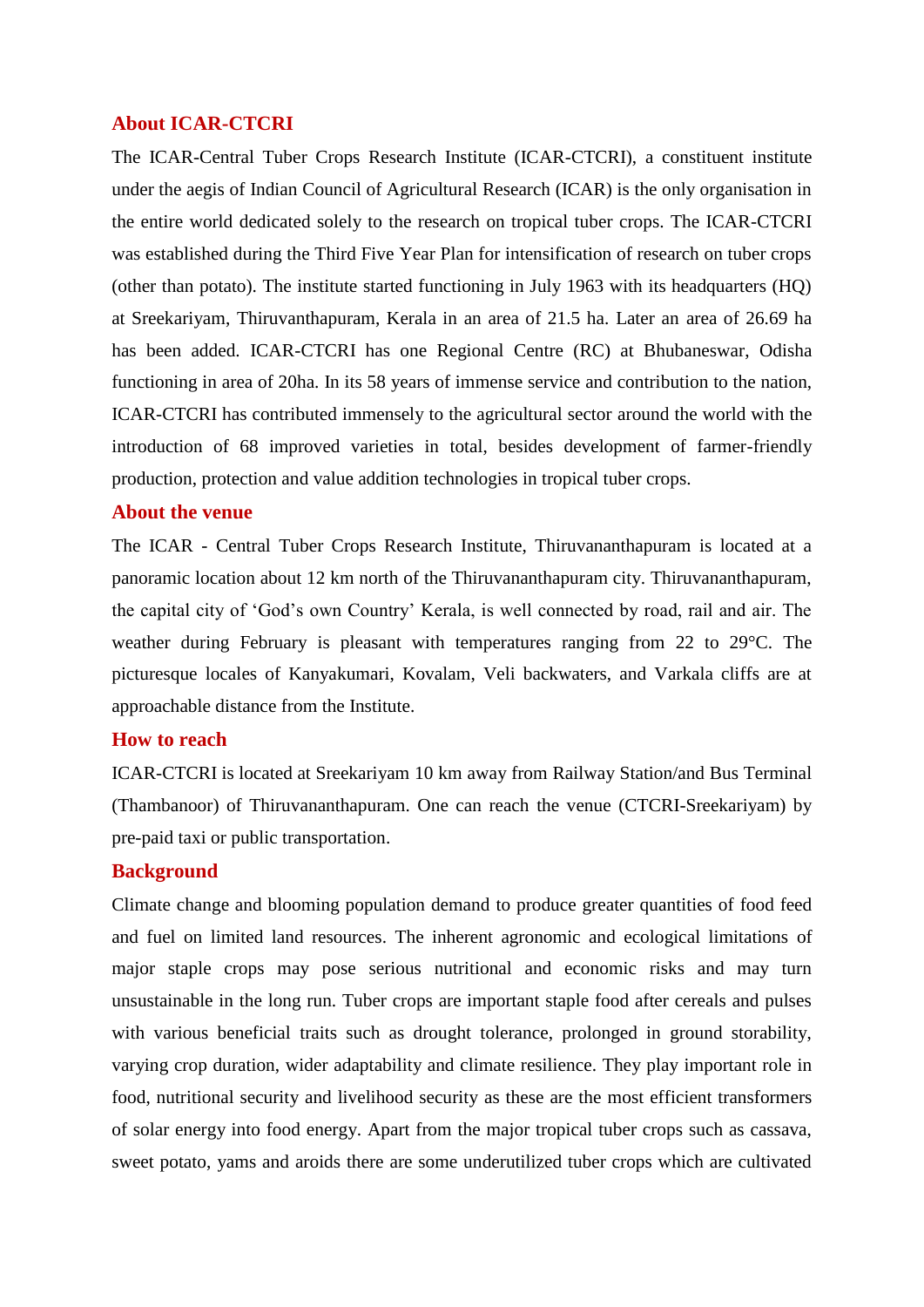in small pockets in many parts of the world. They are rich in functional food properties with nutritional potential and medicinal values. Among those, Chinese potato and arrowroot are better utilized than rest of the minor tuber crops like yam bean, Queensland arrowroot, *Curcuma, Typhonium*, *Costus, Tacca, Vigna* species etc. The underutilized root and tuber crops are hidden treasure of healthy nutritious food. These crops being rich in food, nutrition and resilient to biotic and abiotic stresses can address the issues on malnutrition, Global Hunger Index and sustainable livelihood. This short course is therefore, chiefly conceived to impart expertise on various underutilized tuber crops and their potential among faculty involved in teaching, research and extension activities in agriculture/horticulture and allied sciences. The participants will gain knowledge on various underutilized tuber crops, their importance in terms of food, feed and nutritional security, genetic resource conservation, genetic diversity, morphological, molecular characterisation and utilization.

#### **Course contents**

The short course will broadly cover the following areas

- Horticultural crop diversity across the globe with special emphasis to minor tubers
- Genetic diversity and variability among genetic resources in unexploited tuber crops
- Wild species and wild relatives potential and utilization
- Characterisation, cataloguing and e-documentation of PGR and genetic stocks
- Molecular tools in characterization of underutilized tuber crops
- NGS and bioinformatics tools in underutilized tuber crops research
- Advanced techniques of conservation of PGR of underutilized tuber crops
- Exploitation of underutilised crops for food, nutrition and livelihood security

# **Date and venue**

 The short course will be organised by Division of Crop Improvement, ICAR-CTCRI, Thiruvananthapuram, Kerala from  $02<sup>nd</sup>$  February to  $11<sup>th</sup>$  February 2022 for a period of 10 days.

#### **Eligibility**

- Master's degree in relevant discipline and working not below the rank of Assistant professor and equivalent in the concerned subject under ICAR Institutes/State AUs/CAU/Agrl Faculty of AMU, BHU, Vishwa Bharti and Nagaland University.
- The participants should be working/associated in the R  $\&$  D of horticultural crops and allied aspects.